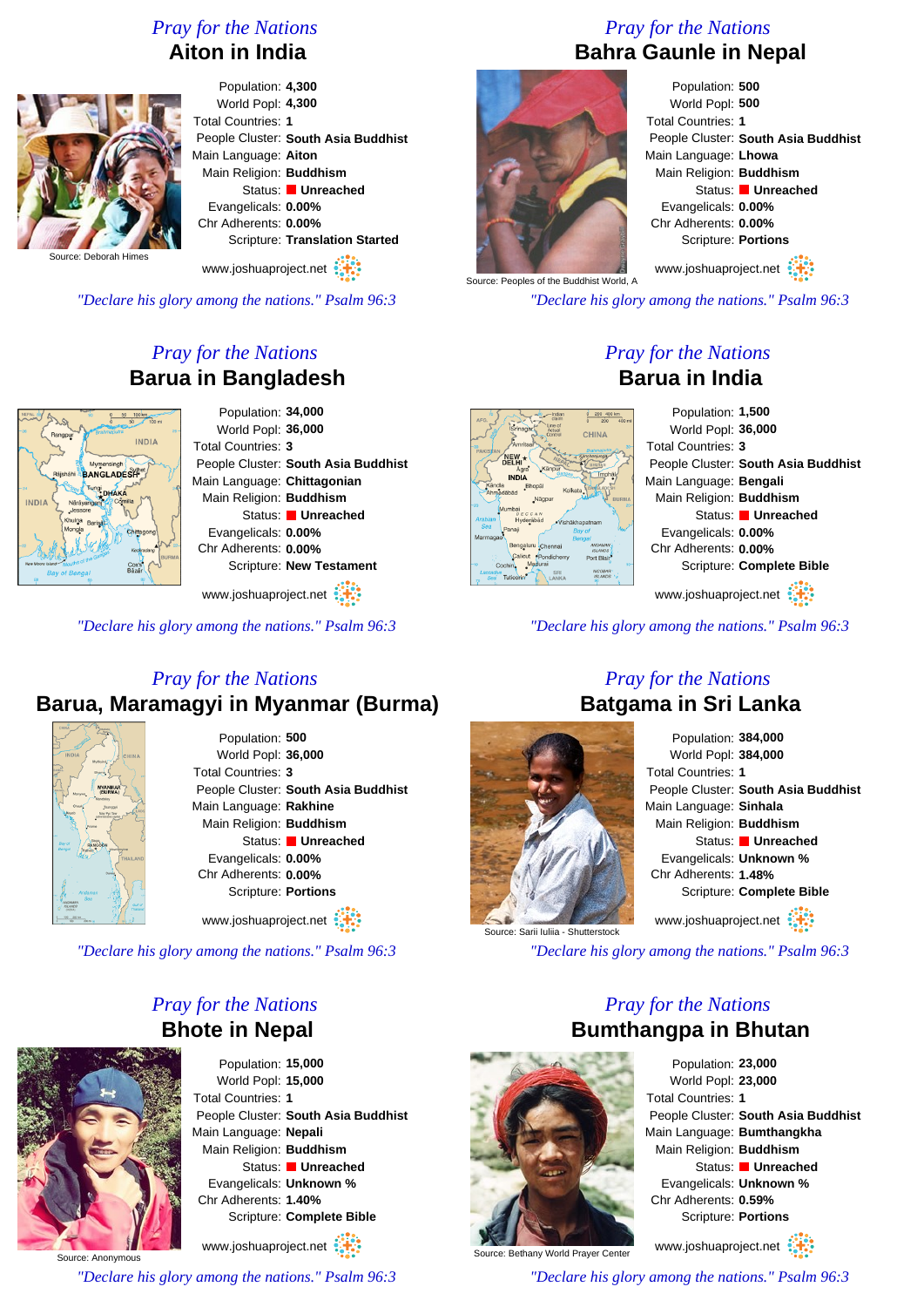# *Pray for the Nations* **Chak in Bangladesh**



Population: **6,400** World Popl: **8,700** Total Countries: **3** People Cluster: **South Asia Buddhist** Main Language: **Chak** Main Religion: **Buddhism** Status: **Unreached** Evangelicals: **Unknown %** Chr Adherents: **0.35%** Scripture: **Translation Needed** www.joshuaproject.net

Source: Anonymous

*"Declare his glory among the nations." Psalm 96:3*

# *Pray for the Nations* **Chak, Thet in Myanmar (Burma)**



Population: **1,900** World Popl: **8,700** Total Countries: **3** People Cluster: **South Asia Buddhist** Main Language: **Chak** Main Religion: **Buddhism** Status: **Unreached** Evangelicals: **0.32%** Chr Adherents: **0.32%** Scripture: **Translation Needed**

www.joshuaproject.net

*"Declare his glory among the nations." Psalm 96:3*

# *Pray for the Nations* **Couratto in Sri Lanka**



Population: **7,000** World Popl: **7,000** Total Countries: **1** People Cluster: **South Asia Buddhist** Main Language: **Sinhala** Main Religion: **Buddhism** Status: **Unreached** Evangelicals: **Unknown %** Chr Adherents: **1.72%** Scripture: **Complete Bible**

www.joshuaproject.net

*"Declare his glory among the nations." Psalm 96:3*

# *Pray for the Nations* **Dakpa in India**



Population: **100** World Popl: **4,600** Total Countries: **2** People Cluster: **South Asia Buddhist** Main Language: **Brokpake** Main Religion: **Buddhism** Status: **Unreached** Evangelicals: **0.00%** Chr Adherents: **0.00%** Scripture: **Unspecified** www.joshuaproject.net

Source: COMIBAM / Sepal

*"Declare his glory among the nations." Psalm 96:3*

# *Pray for the Nations* **Chak in India**



Population: **400** World Popl: **8,700** Total Countries: **3** People Cluster: **South Asia Buddhist** Main Language: **Bengali** Main Religion: **Buddhism** Status: **Unreached** Evangelicals: **0.00%** Chr Adherents: **0.00%** Scripture: **Complete Bible**

www.joshuaproject.net

*"Declare his glory among the nations." Psalm 96:3*

# *Pray for the Nations* **Chali in Bhutan**



Population: **1,800** World Popl: **1,800** Total Countries: **1** People Cluster: **South Asia Buddhist** Main Language: **Chalikha** Main Religion: **Buddhism** Status: **Unreached** Evangelicals: **0.00%** Chr Adherents: **0.00%** Scripture: **Translation Needed** www.joshuaproject.net

Source: Peoples of the Buddhist World, A *"Declare his glory among the nations." Psalm 96:3*

# *Pray for the Nations* **Dakpa in Bhutan**



Source: COMIBAM / Sepal



*"Declare his glory among the nations." Psalm 96:3*

*Pray for the Nations* **Dolpa in Nepal**



www.joshuaproject.net

*"Declare his glory among the nations." Psalm 96:3*



Source: Create International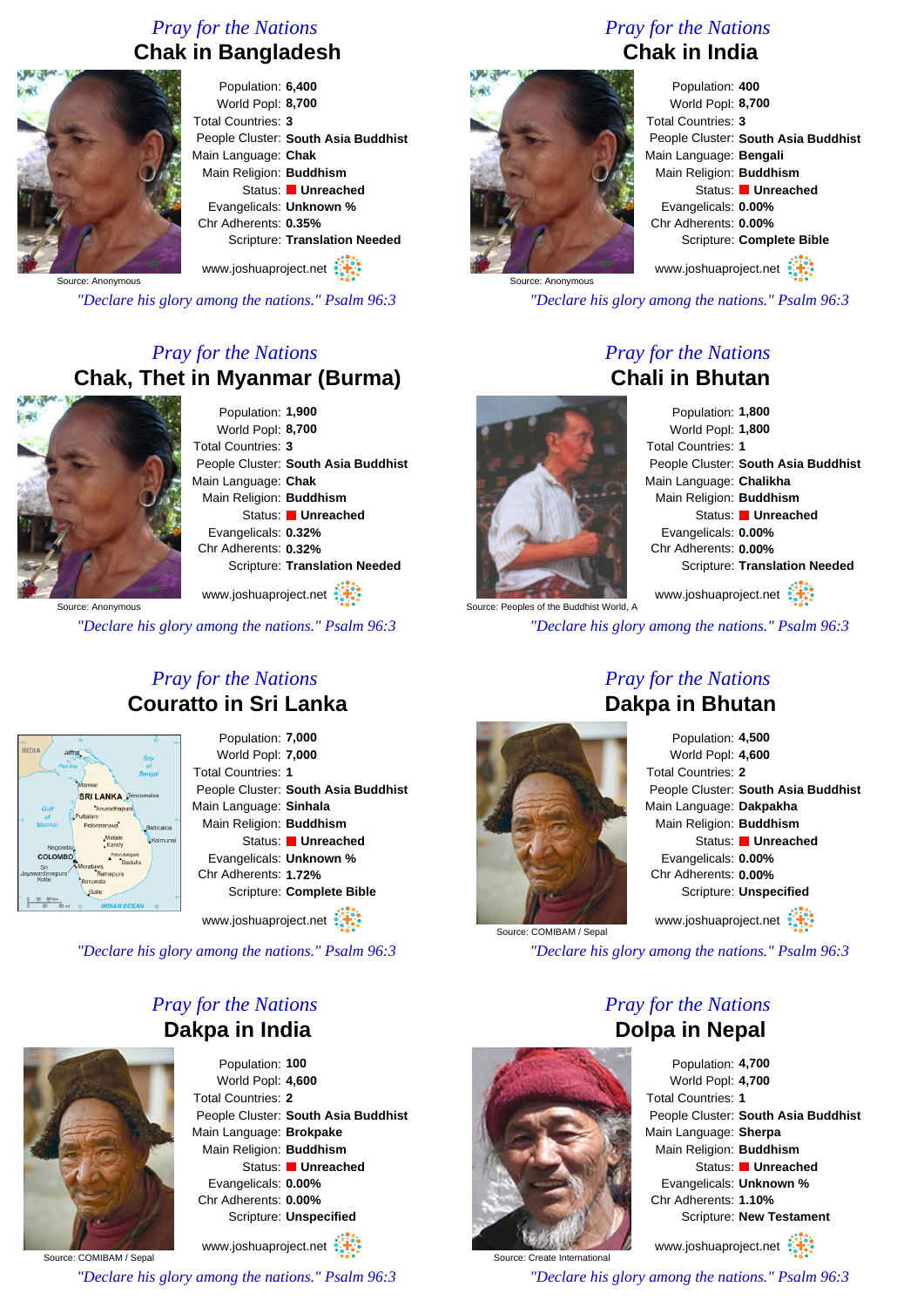# *Pray for the Nations* **Dowaniya in India**



Population: **3,400** World Popl: **3,400** Total Countries: **1** People Cluster: **South Asia Buddhist** Main Language: **Assamese** Main Religion: **Buddhism** Status: **Unreached** Evangelicals: **0.00%** Chr Adherents: **0.00%** Scripture: **Complete Bible** www.joshuaproject.net

Source: Peoples of the Buddhist World, A

*"Declare his glory among the nations." Psalm 96:3*

# *Pray for the Nations* **Drukpa, Dzongkha in Denmark**



Population: **600** World Popl: **232,600** Total Countries: **3** People Cluster: **South Asia Buddhist** Main Language: **Dzongkha** Main Religion: **Buddhism** Status: **Unreached** Evangelicals: **0.00%** Chr Adherents: **0.00%** Scripture: **Complete Bible**

Source: Steve Evans - Flick

*"Declare his glory among the nations." Psalm 96:3*

www.joshuaproject.net

# *Pray for the Nations* **Drukpa in Bhutan**



Population: **218,000** World Popl: **232,600** Total Countries: **3** People Cluster: **South Asia Buddhist** Main Language: **Dzongkha** Main Religion: **Buddhism** Status: **Unreached** Evangelicals: **0.00%** Chr Adherents: **0.00%** Scripture: **Complete Bible** www.joshuaproject.net

Source: Steve Evans - Flickr

*"Declare his glory among the nations." Psalm 96:3*

# *Pray for the Nations* **Drukpa in India**



Population: **14,000** World Popl: **232,600** Total Countries: **3** People Cluster: **South Asia Buddhist** Main Language: **Dzongkha** Main Religion: **Buddhism** Status: **Unreached** Evangelicals: **0.00%** Chr Adherents: **0.00%** Scripture: **Complete Bible** www.joshuaproject.net

Source: Steve Evans - Flickr

*"Declare his glory among the nations." Psalm 96:3*

# *Pray for the Nations* **Dzala in Bhutan**



Population: **17,000** World Popl: **17,000** Total Countries: **1** People Cluster: **South Asia Buddhist** Main Language: **Dzalakha** Main Religion: **Buddhism** Status: **Unreached** Evangelicals: **0.00%** Chr Adherents: **0.00%** Scripture: **Unspecified**

Source: Galen Frysinger

www.joshuaproject.net

*"Declare his glory among the nations." Psalm 96:3*

# *Pray for the Nations* **Gauraykwallu in Sri Lanka**



Population: **19,000** World Popl: **19,000** Total Countries: **1** People Cluster: **South Asia Buddhist** Main Language: **Sinhala** Main Religion: **Buddhism** Status: **Unreached** Evangelicals: **Unknown %** Chr Adherents: **3.88%** Scripture: **Complete Bible** www.joshuaproject.net

*"Declare his glory among the nations." Psalm 96:3*

# *Pray for the Nations* **Gahala in Sri Lanka**



*"Declare his glory among the nations." Psalm 96:3*

# *Pray for the Nations* **Gongduk in Bhutan**



Population: **2,500** World Popl: **2,500** Total Countries: **1** People Cluster: **South Asia Buddhist** Main Language: **Gongduk** Main Religion: **Buddhism** Status: **Unreached** Evangelicals: **0.00%** Chr Adherents: **0.00%** Scripture: **Unspecified**

Source: Peoples of the Buddhist World, A www.joshuaproject.net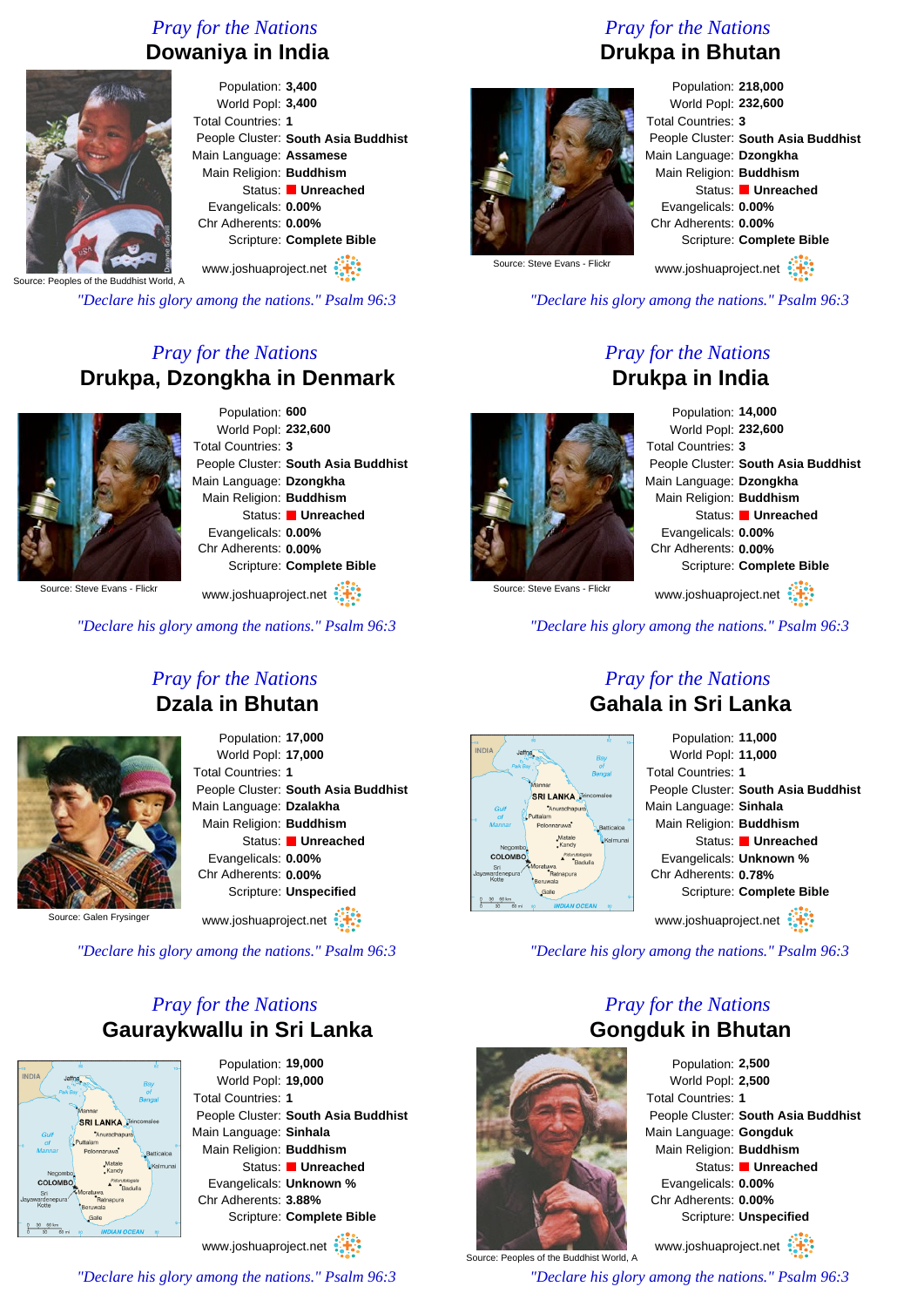# *Pray for the Nations* **Gurung Ghaleg in Bangladesh**



Population: **1,200** World Popl: **733,900** Total Countries: **4** People Cluster: **South Asia Buddhist** Main Language: **Gurung** Main Religion: **Buddhism** Status: **Unreached** Evangelicals: **0.00%** Chr Adherents: **0.00%** Scripture: **New Testament**

Source: Timothy Two Project Internationa

*"Declare his glory among the nations." Psalm 96:3*

# *Pray for the Nations* **Gyalsumdo in Nepal**



Population: **400** World Popl: **400** Total Countries: **1** People Cluster: **South Asia Buddhist** Main Language: **Tamang, Western** Main Religion: **Buddhism** Status: **Unreached** Evangelicals: **Unknown %** Chr Adherents: **4.01%** Scripture: **New Testament**

www.joshuaproject.net

*"Declare his glory among the nations." Psalm 96:3*

# *Pray for the Nations* **Hanomoreyo in Sri Lanka**



Population: **5,400** World Popl: **5,400** Total Countries: **1** People Cluster: **South Asia Buddhist** Main Language: **Sinhala** Main Religion: **Buddhism** Status: **Unreached** Evangelicals: **0.00%** Chr Adherents: **0.00%** Scripture: **Complete Bible** www.joshuaproject.net :

*"Declare his glory among the nations." Psalm 96:3*

# *Pray for the Nations* **Henawalayo in Sri Lanka**



Population: **19,000** World Popl: **19,000** Total Countries: **1** People Cluster: **South Asia Buddhist** Main Language: **Sinhala** Main Religion: **Buddhism** Status: **Unreached** Evangelicals: **Unknown %** Chr Adherents: **3.71%** Scripture: **Complete Bible** www.joshuaproject.net

*"Declare his glory among the nations." Psalm 96:3*

# *Pray for the Nations* **Gurung Ghaleg in Bhutan**



Population: **9,700** World Popl: **733,900** Total Countries: **4** People Cluster: **South Asia Buddhist** Main Language: **Nepali** Main Religion: **Buddhism** Status: **Unreached** Evangelicals: **Unknown %** Chr Adherents: **3.87%** Scripture: **Complete Bible** www.joshuaproject.net

Source: Timothy Two Project Internationa

*"Declare his glory among the nations." Psalm 96:3*

# *Pray for the Nations* **Handi in Sri Lanka**



*"Declare his glory among the nations." Psalm 96:3*

# *Pray for the Nations* **Heeri in Sri Lanka**



*"Declare his glory among the nations." Psalm 96:3*

# *Pray for the Nations* **Jirel in Nepal**



www.joshuaproject.net

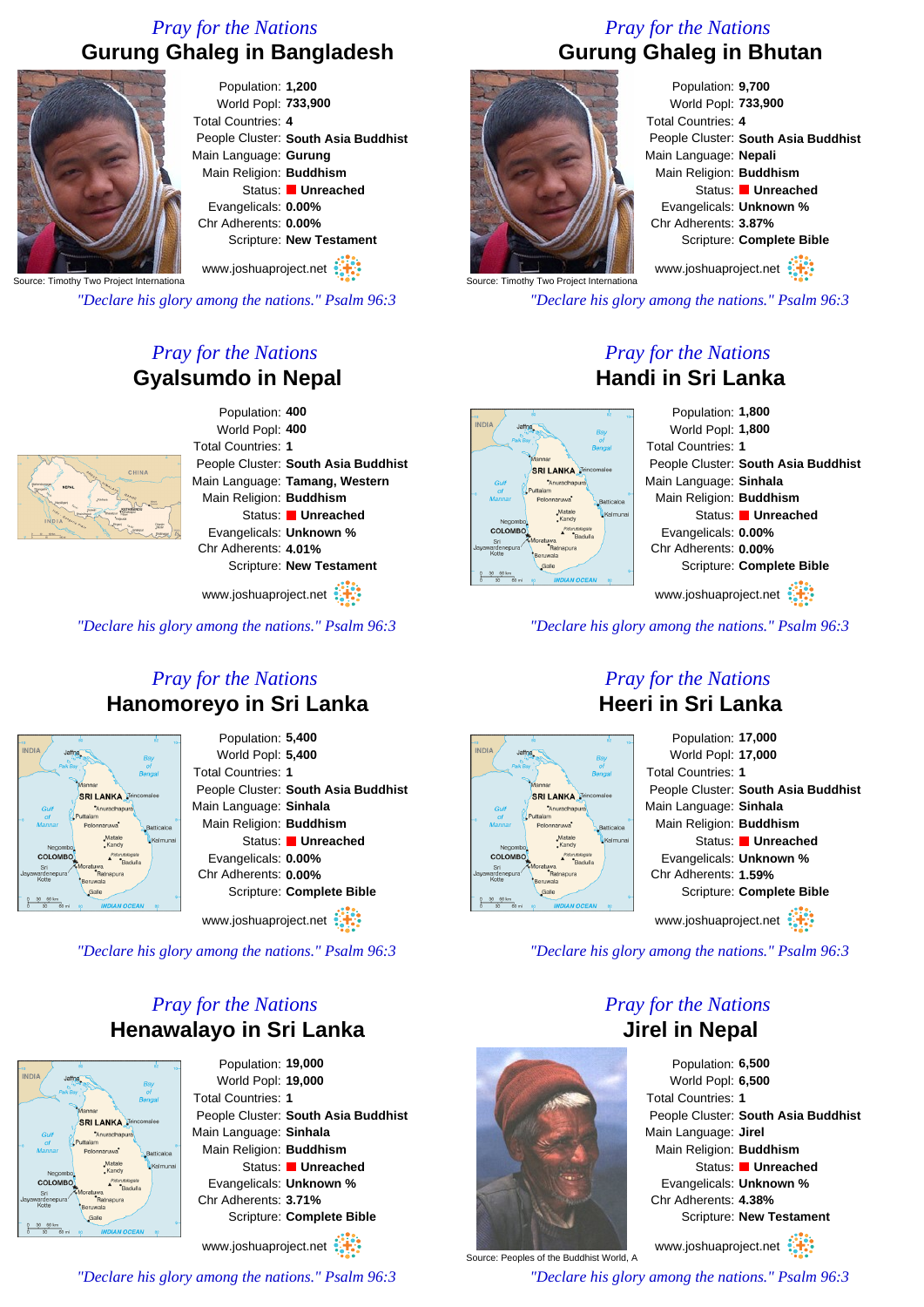# *Pray for the Nations* **Khampti in India**



Population: **21,000** World Popl: **30,000** Total Countries: **2** People Cluster: **South Asia Buddhist** Main Language: **Adi** Main Religion: **Buddhism** Status: **Unreached** Evangelicals: **Unknown %** Chr Adherents: **0.89%** Scripture: **Complete Bible**

www.joshuaproject.net

*"Declare his glory among the nations." Psalm 96:3*

# *Pray for the Nations* **Kheng in Bhutan**



Population: **35,000** World Popl: **35,000** Total Countries: **1** People Cluster: **South Asia Buddhist** Main Language: **Khengkha** Main Religion: **Buddhism** Status: **Unreached** Evangelicals: **0.00%** Chr Adherents: **0.00%** Scripture: **New Testament**

ce: Inside\_bhutan - Shutterstock www.joshuaproject.net

*"Declare his glory among the nations." Psalm 96:3*

# *Pray for the Nations* **Konta Durayi in Sri Lanka**



Population: **1,900** World Popl: **1,900** Total Countries: **1** People Cluster: **South Asia Buddhist** Main Language: **Sinhala** Main Religion: **Buddhism** Status: **Unreached** Evangelicals: **0.00%** Chr Adherents: **0.00%** Scripture: **Complete Bible**

www.joshuaproject.net

*"Declare his glory among the nations." Psalm 96:3*

# *Pray for the Nations* **Kyerung in China**



Population: **8,500** World Popl: **12,100** Total Countries: **2** People Cluster: **South Asia Buddhist** Main Language: **Kyerung** Main Religion: **Buddhism** Status: **Unreached** Evangelicals: **0.00%** Chr Adherents: **0.00%** Scripture: **Unspecified**

www.joshuaproject.net

*"Declare his glory among the nations." Psalm 96:3*

# *Pray for the Nations* **Khampti, Khamti Shan in Myanmar (Burma)**



Population: **9,000** World Popl: **30,000** Total Countries: **2** People Cluster: **South Asia Buddhist** Main Language: **Khamti** Main Religion: **Buddhism** Status: **Unreached** Evangelicals: **0.04%** Chr Adherents: **0.10%** Scripture: **Unspecified** www.joshuaproject.net

*"Declare his glory among the nations." Psalm 96:3*

# *Pray for the Nations* **Kinnara in Sri Lanka**



Population: **29,000** World Popl: **29,000** Total Countries: **1** People Cluster: **South Asia Buddhist** Main Language: **Sinhala** Main Religion: **Buddhism** Status: **Unreached** Evangelicals: **Unknown %** Chr Adherents: **0.46%** Scripture: **Complete Bible** www.joshuaproject.net

*"Declare his glory among the nations." Psalm 96:3*

# *Pray for the Nations* **Kurtokha in Bhutan**

Population: **2,100** World Popl: **2,100** Total Countries: **1** People Cluster: **South Asia Buddhist** Main Language: **Kurtokha** Main Religion: **Buddhism** Status: **Unreached** Evangelicals: **0.00%** Chr Adherents: **0.00%** Scripture: **Translation Needed** www.joshuaproject.net

Source: Galen Frysinger

Source: Operation China, Asia Harvest

*"Declare his glory among the nations." Psalm 96:3*

# *Pray for the Nations* **Kyerung in Nepal**



Population: **3,600** World Popl: **12,100** Total Countries: **2** People Cluster: **South Asia Buddhist** Main Language: **Kyerung** Main Religion: **Buddhism** Status: **Unreached** Evangelicals: **0.00%** Chr Adherents: **0.00%** Scripture: **Unspecified**

www.joshuaproject.net

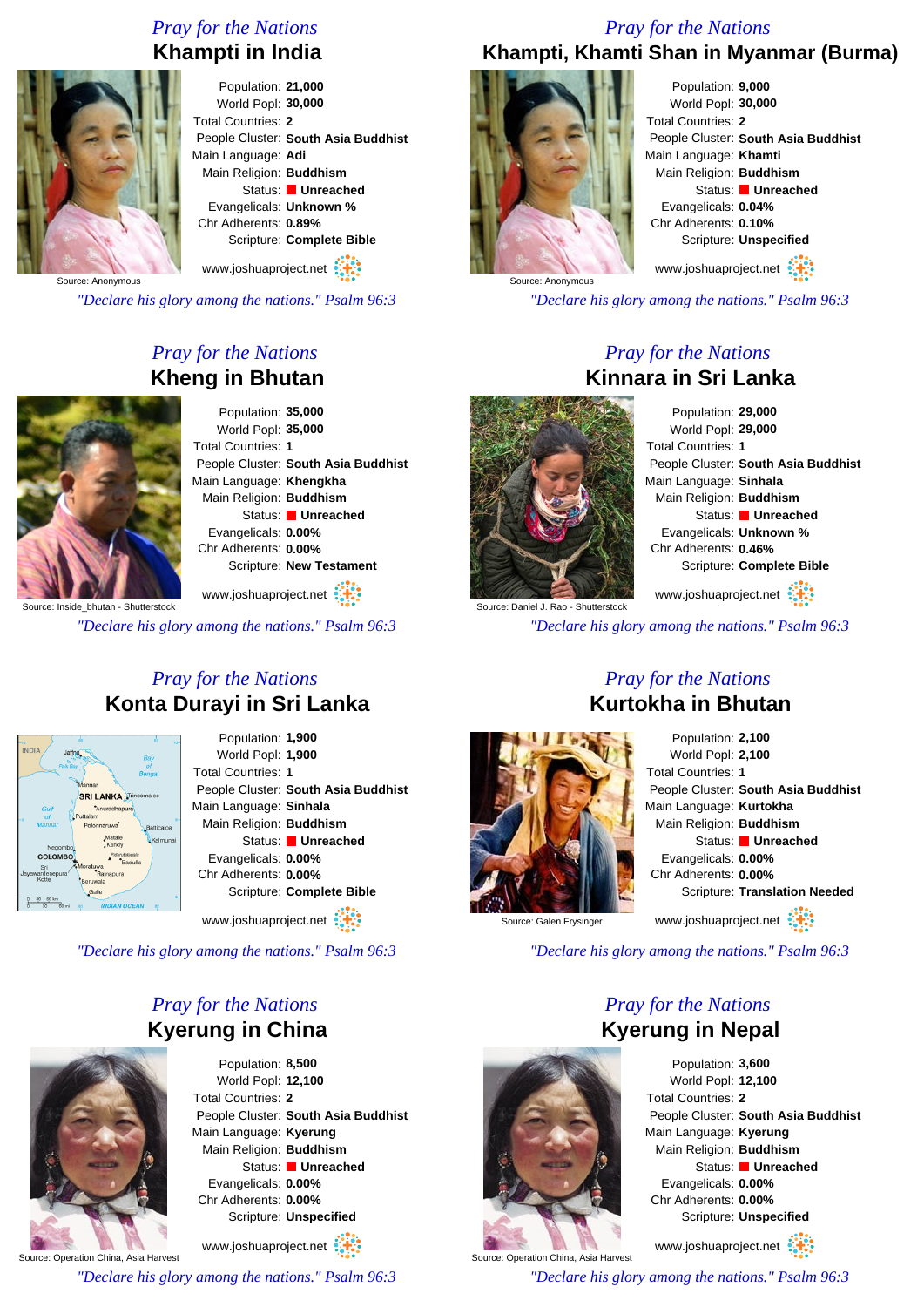# *Pray for the Nations* **Lap, Lakha in Bhutan**



Population: **11,000** World Popl: **11,000** Total Countries: **1** People Cluster: **South Asia Buddhist** Main Language: **Lakha** Main Religion: **Buddhism** Status: **Unreached** Evangelicals: **0.00%** Chr Adherents: **0.00%** Scripture: **Unspecified**

www.joshuaproject.net

Source: Joe Kirkendall

*"Declare his glory among the nations." Psalm 96:3*

# *Pray for the Nations* **Layakha in Bhutan**



Population: **3,500** World Popl: **3,500** Total Countries: **1** People Cluster: **South Asia Buddhist** Main Language: **Layakha** Main Religion: **Buddhism** Status: **Unreached** Evangelicals: **0.00%** Chr Adherents: **0.00%** Scripture: **Unspecified** www.joshuaproject.net

urce: Anonymous

*"Declare his glory among the nations." Psalm 96:3*

# *Pray for the Nations* **Lhomi in China**



Population: **1,700** World Popl: **4,900** Total Countries: **3** People Cluster: **South Asia Buddhist** Main Language: **Lhomi** Main Religion: **Buddhism** Status: **Unreached** Evangelicals: **0.00%** Chr Adherents: **0.00%** Scripture: **New Testament**

www.joshuaproject.net

salms Unplugged Nepa

*"Declare his glory among the nations." Psalm 96:3*

# *Pray for the Nations* **Loba in Bhutan**



Population: **2,200** World Popl: **5,200** Total Countries: **2** People Cluster: **South Asia Buddhist** Main Language: **Lhowa** Main Religion: **Buddhism** Status: **Unreached** Evangelicals: **0.00%** Chr Adherents: **0.00%** Scripture: **Portions**

www.joshuaproject.net

Source: Peoples of the Buddhist World, A

*"Declare his glory among the nations." Psalm 96:3*

# *Pray for the Nations*

# **Larke in Nepal**



Population: **200** World Popl: **200** Total Countries: **1** People Cluster: **South Asia Buddhist** Main Language: **Nubri** Main Religion: **Buddhism** Status: **Unreached** Evangelicals: **0.00%** Chr Adherents: **0.00%** Scripture: **Translation Started**

www.joshuaproject.net

*"Declare his glory among the nations." Psalm 96:3*

# *Pray for the Nations* **Lhokpu in Bhutan**



Population: **3,500** World Popl: **3,500** Total Countries: **1** People Cluster: **South Asia Buddhist** Main Language: **Lhokpu** Main Religion: **Buddhism** Status: **Unreached** Evangelicals: **0.00%** Chr Adherents: **0.00%** Scripture: **Unspecified** www.joshuaproject.net

Source: A Lovely World

*"Declare his glory among the nations." Psalm 96:3*

# *Pray for the Nations* **Lhomi, Shing Saapa in Nepal**



Population: **1,300** World Popl: **4,900** Total Countries: **3** People Cluster: **South Asia Buddhist** Main Language: **Lhomi** Main Religion: **Buddhism** Status: **Unreached** Evangelicals: **Unknown %** Chr Adherents: **0.88%** Scripture: **New Testament** www.joshuaproject.net

*"Declare his glory among the nations." Psalm 96:3*

*Pray for the Nations* **Loba in Nepal**

Population: **3,000** World Popl: **5,200** Total Countries: **2** People Cluster: **South Asia Buddhist** Main Language: **Lhowa** Main Religion: **Buddhism** Status: **Unreached** Evangelicals: **Unknown %** Chr Adherents: **0.19%** Scripture: **Portions**

Source: Peoples of the Buddhist World, A

www.joshuaproject.net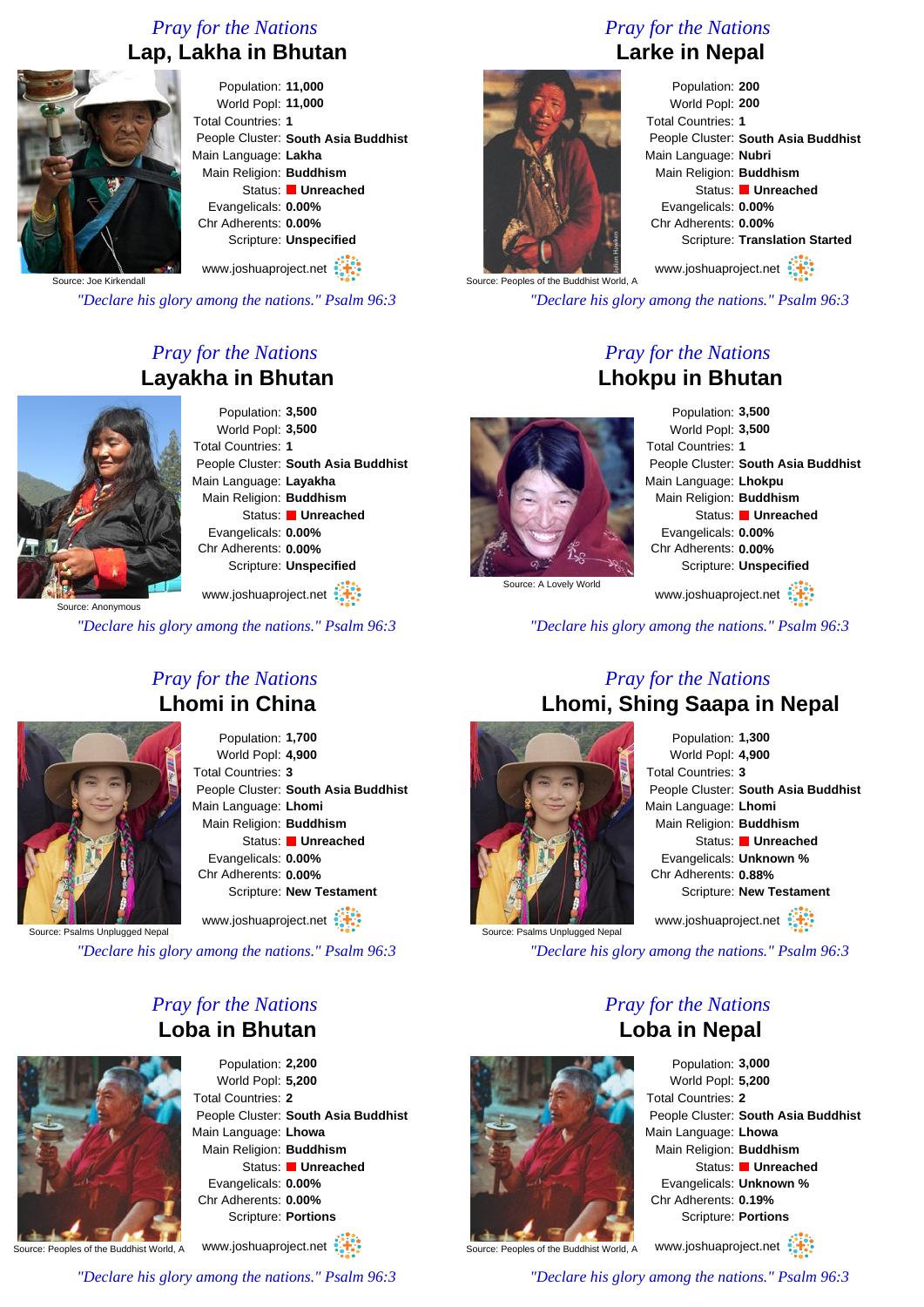# *Pray for the Nations* **Lunape in Bhutan**



Population: **1,200** World Popl: **1,200** Total Countries: **1** People Cluster: **South Asia Buddhist** Main Language: **Lunanakha** Main Religion: **Buddhism** Status: **Unreached** Evangelicals: **0.00%** Chr Adherents: **0.00%** Scripture: **Translation Needed**

www.joshuaproject.net

*"Declare his glory among the nations." Psalm 96:3*

# *Pray for the Nations* **Mangrik in Pakistan**



Population: **51,000** World Popl: **78,000** Total Countries: **2** People Cluster: **South Asia Buddhist** Main Language: **Balti** Main Religion: **Buddhism** Status: **Unreached** Evangelicals: **0.00%** Chr Adherents: **0.00%** Scripture: **Portions**

Source: Steve Evans - Flick www.joshuaproject.net

*"Declare his glory among the nations." Psalm 96:3*

# *Pray for the Nations* **Mugal in Nepal**



Population: **300** World Popl: **300** Total Countries: **1** People Cluster: **South Asia Buddhist** Main Language: **Nepali** Main Religion: **Buddhism** Status: **Unreached** Evangelicals: **0.00%** Chr Adherents: **0.00%** Scripture: **Complete Bible**

www.joshuaproject.net

Source: Peoples of the Buddhist World, A

*"Declare his glory among the nations." Psalm 96:3*

# *Pray for the Nations* **Nubri in Nepal**



Source: Anonymous

Population: **1,700** World Popl: **1,700** Total Countries: **1** People Cluster: **South Asia Buddhist** Main Language: **Nubri** Main Religion: **Buddhism** Status: **Unreached** Evangelicals: **0.00%** Chr Adherents: **0.00%** Scripture: **Translation Started**

www.joshuaproject.net

*"Declare his glory among the nations." Psalm 96:3*

# *Pray for the Nations* **Mangrik in India**



Population: **27,000** World Popl: **78,000** Total Countries: **2** People Cluster: **South Asia Buddhist** Main Language: **Ladakhi** Main Religion: **Buddhism** Status: **Unreached** Evangelicals: **0.00%** Chr Adherents: **0.00%** Scripture: **Complete Bible** www.joshuaproject.net

Source: Steve Evans - Flickr

*"Declare his glory among the nations." Psalm 96:3*

# *Pray for the Nations* **Matpa in Bhutan**

Population: **20,000** World Popl: **20,000** Total Countries: **1** People Cluster: **South Asia Buddhist** Main Language: **Chocangacakha** Main Religion: **Buddhism** Status: **Unreached** Evangelicals: **0.00%** Chr Adherents: **0.00%** Scripture: **Unspecified**

Source: Peoples of the Buddhist World, A www.joshuaproject.net

*"Declare his glory among the nations." Psalm 96:3*



Source: Galen Frysinge

# *Pray for the Nations* **Ngalong in Bhutan**

Population: **89,000** World Popl: **89,000** Total Countries: **1** People Cluster: **South Asia Buddhist** Main Language: **Dzongkha** Main Religion: **Buddhism** Status: **Unreached** Evangelicals: **0.00%** Chr Adherents: **0.00%** Scripture: **Complete Bible** www.joshuaproject.net

*"Declare his glory among the nations." Psalm 96:3*

*Pray for the Nations* **Nupbi in Bhutan**



Population: **3,000** World Popl: **3,000** Total Countries: **1** People Cluster: **South Asia Buddhist** Main Language: **Nupbikha** Main Religion: **Buddhism** Status: **Unreached** Evangelicals: **0.00%** Chr Adherents: **0.00%** Scripture: **Unspecified**

www.joshuaproject.net

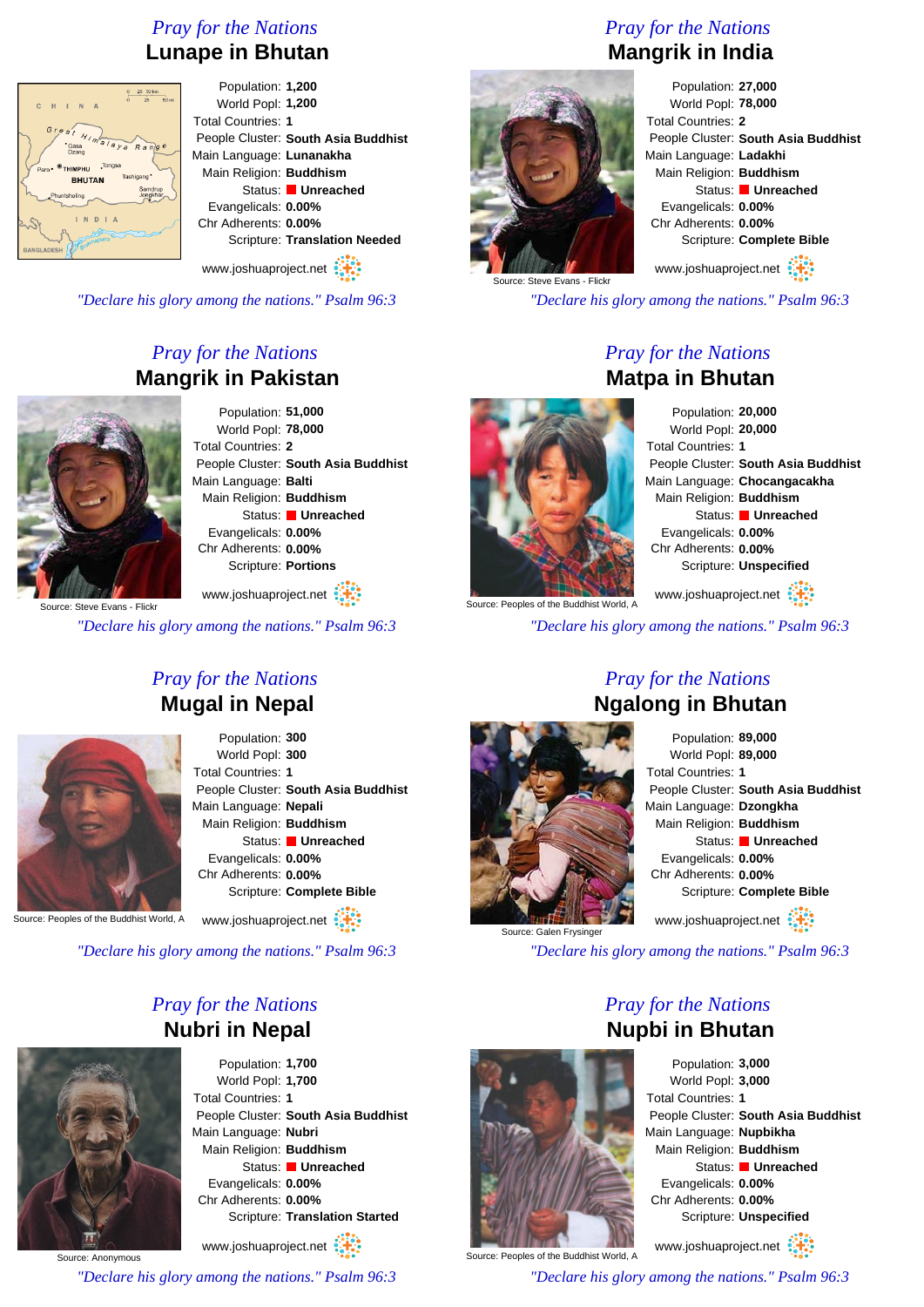# *Pray for the Nations* **Nyenpa in Bhutan**



Population: **13,000** World Popl: **13,000** Total Countries: **1** People Cluster: **South Asia Buddhist** Main Language: **Nyenkha** Main Religion: **Buddhism** Status: **Unreached** Evangelicals: **0.00%** Chr Adherents: **0.00%** Scripture: **Translation Needed** www.joshuaproject.net

Source: Peoples of the Buddhist World, A

*"Declare his glory among the nations." Psalm 96:3*

# *Pray for the Nations* **Pidayne Danno in Sri Lanka**



www.joshuaproject.net

*"Declare his glory among the nations." Psalm 96:3*

# *Pray for the Nations* **Rigzong in India**



Population: **8,300** World Popl: **10,000** Total Countries: **2** People Cluster: **South Asia Buddhist** Main Language: **Ladakhi** Main Religion: **Buddhism** Status: **Unreached** Evangelicals: **0.00%** Chr Adherents: **0.00%** Scripture: **Complete Bible** www.joshuaproject.net

Surce: Joe Kirkenda

*"Declare his glory among the nations." Psalm 96:3*

# *Pray for the Nations* **Rodiya in Sri Lanka**



Population: **18,000** World Popl: **18,000** Total Countries: **1** People Cluster: **South Asia Buddhist** Main Language: **Sinhala** Main Religion: **Buddhism** Status: **Unreached** Evangelicals: **0.00%** Chr Adherents: **0.00%** Scripture: **Complete Bible**

www.joshuaproject.net

*"Declare his glory among the nations." Psalm 96:3*

# *Pray for the Nations* **Pankhu, Panko in Bangladesh**



Population: **5,600** World Popl: **5,600** Total Countries: **1** People Cluster: **South Asia Buddhist** Main Language: **Pangkhua** Main Religion: **Buddhism** Status: **Unreached** Evangelicals: **Unknown %** Chr Adherents: **3.31%** Scripture: **Translation Started** www.joshuaproject.net

Source: Anonymous

*"Declare his glory among the nations." Psalm 96:3*

# *Pray for the Nations* **Radayo in Sri Lanka**



*"Declare his glory among the nations." Psalm 96:3*



Source: Joe Kirkendall

# *Pray for the Nations* **Rigzong in Pakistan**

Population: **1,700** World Popl: **10,000** Total Countries: **2** People Cluster: **South Asia Buddhist** Main Language: **Balti** Main Religion: **Buddhism** Status: **Unreached** Evangelicals: **0.00%** Chr Adherents: **0.00%** Scripture: **Portions** www.joshuaproject.net

*"Declare his glory among the nations." Psalm 96:3*

# *Pray for the Nations* **Sampang in Nepal**



Population: **1,700** World Popl: **1,700** Total Countries: **1** People Cluster: **South Asia Buddhist** Main Language: **Sampang** Main Religion: **Buddhism** Status: **Unreached** Evangelicals: **0.00%** Chr Adherents: **0.00%** Scripture: **New Testament**

www.joshuaproject.net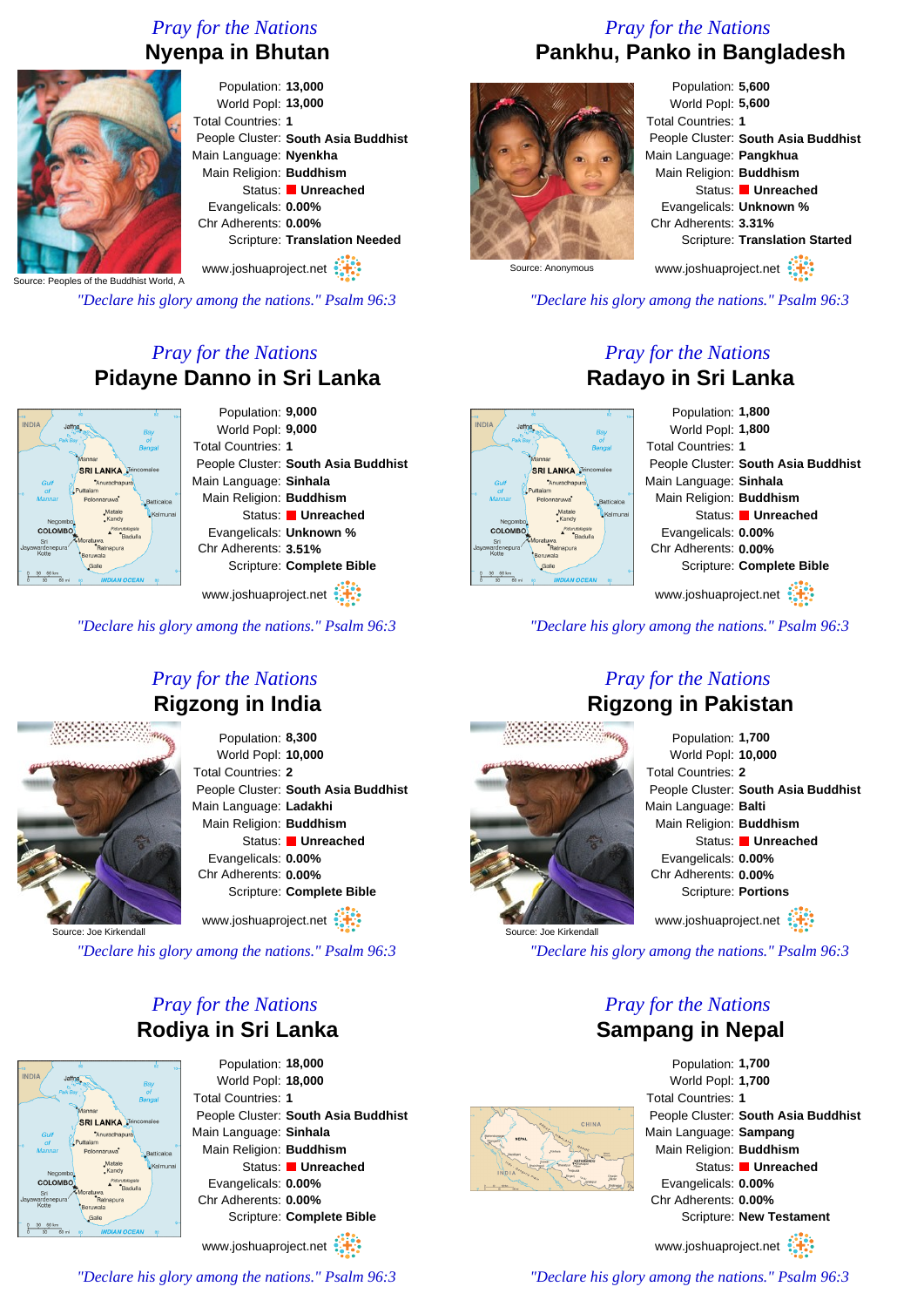# *Pray for the Nations* **Sharchop in Bhutan**



Population: **66,000** World Popl: **66,000** Total Countries: **1** People Cluster: **South Asia Buddhist** Main Language: **Tshangla** Main Religion: **Buddhism** Status: **Unreached** Evangelicals: **0.00%** Chr Adherents: **0.00%** Scripture: **New Testament** www.joshuaproject.net

Source: Anonymous

*"Declare his glory among the nations." Psalm 96:3*

# *Pray for the Nations* **Sherpa in China**



Population: **1,200** World Popl: **185,200** Total Countries: **5** People Cluster: **South Asia Buddhist** Main Language: **Sherpa** Main Religion: **Buddhism** Status: **Unreached** Evangelicals: **0.00%** Chr Adherents: **0.00%** Scripture: **New Testament**

www.joshuaproject.net :

Source: COMIBAM / Sepal

*"Declare his glory among the nations." Psalm 96:3*

# *Pray for the Nations* **Sherpa in United States**



Population: **5,100** World Popl: **185,200** Total Countries: **5** People Cluster: **South Asia Buddhist** Main Language: **Sherpa** Main Religion: **Buddhism** Status: **Unreached** Evangelicals: **0.00%** Chr Adherents: **0.00%** Scripture: **New Testament**

www.joshuaproject.net

Source: COMIBAM / Sepa

*"Declare his glory among the nations." Psalm 96:3*

# *Pray for the Nations* **Sinhalese in Australia**



Population: **149,000** World Popl: **486,100** Total Countries: **17** People Cluster: **South Asia Buddhist** Main Language: **Sinhala** Main Religion: **Buddhism** Status: **Unreached** Evangelicals: **0.00%** Chr Adherents: **0.00%** Scripture: **Complete Bible**

Source: The Road Provides - Shutterstock www.joshuaproject.net *"Declare his glory among the nations." Psalm 96:3*

*Pray for the Nations* **Sherpa in Bhutan**



Population: **9,900** World Popl: **185,200** Total Countries: **5** People Cluster: **South Asia Buddhist** Main Language: **Sherpa** Main Religion: **Buddhism** Status: **Unreached** Evangelicals: **0.00%** Chr Adherents: **0.00%** Scripture: **New Testament** www.joshuaproject.net

Source: COMIBAM / Sepa

*"Declare his glory among the nations." Psalm 96:3*

# *Pray for the Nations* **Sherpa in Nepal**



Population: **125,000** World Popl: **185,200** Total Countries: **5** People Cluster: **South Asia Buddhist** Main Language: **Sherpa** Main Religion: **Buddhism** Status: **Unreached** Evangelicals: **Unknown %** Chr Adherents: **4.22%** Scripture: **New Testament** www.joshuaproject.net

Source: COMIBAM / Sepal

*"Declare his glory among the nations." Psalm 96:3*

# *Pray for the Nations* **Sherpa Helambu in Nepal**



Population: **2,900** World Popl: **2,900** Total Countries: **1** People Cluster: **South Asia Buddhist** Main Language: **Hyolmo** Main Religion: **Buddhism** Status: **Unreached** Evangelicals: **Unknown %** Chr Adherents: **1.38%** Scripture: **New Testament** www.joshuaproject.net

*"Declare his glory among the nations." Psalm 96:3*

# *Pray for the Nations* **Sinhalese in Canada**



www.joshuaproject.net

*"Declare his glory among the nations." Psalm 96:3*



Source: The Road Provides - Shutterstock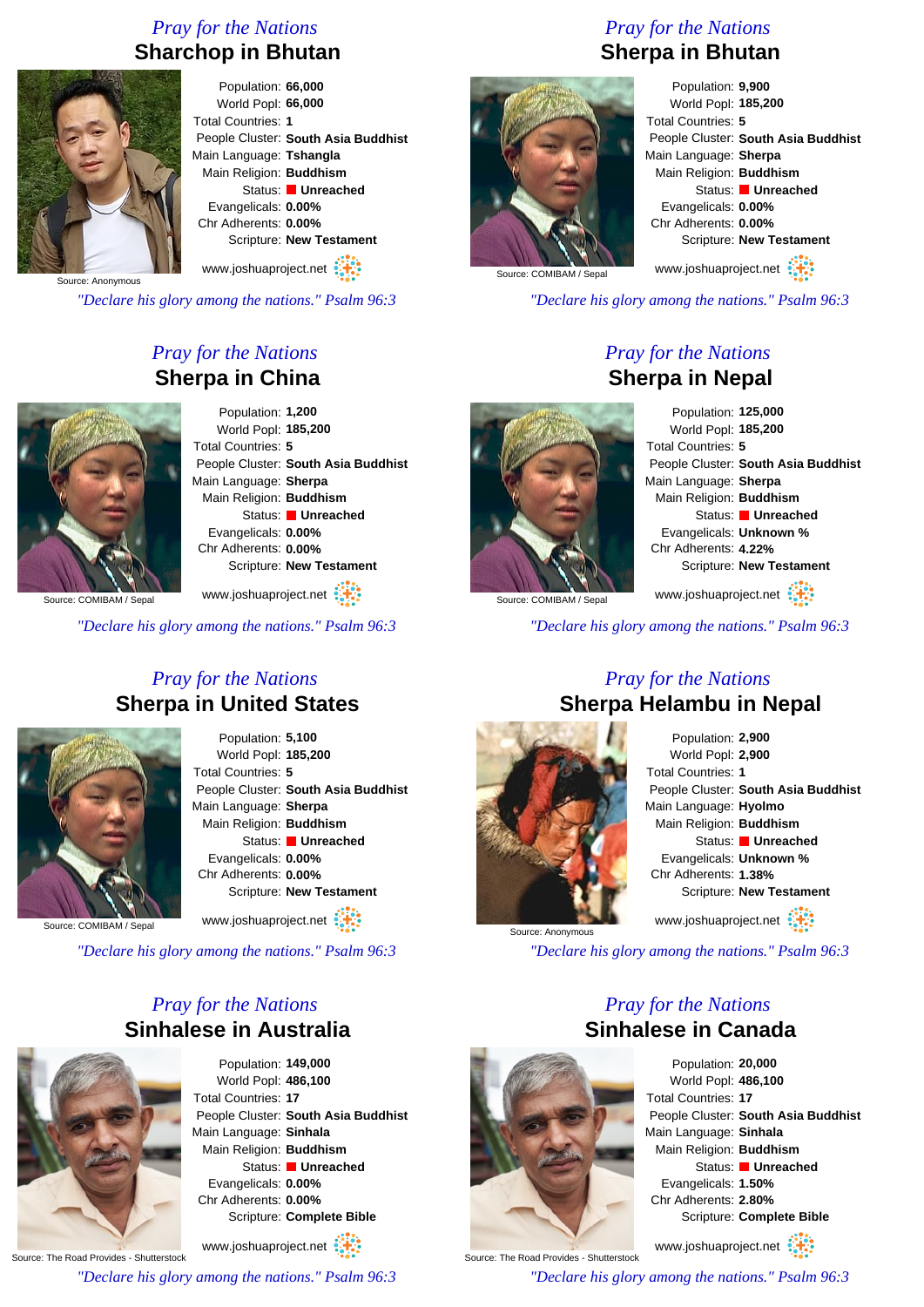# *Pray for the Nations* **Sinhalese in China, Hong Kong**



Population: **800** World Popl: **486,100** Total Countries: **17** People Cluster: **South Asia Buddhist** Main Language: **Sinhala** Main Religion: **Buddhism** Status: **Unreached** Evangelicals: **1.00%** Chr Adherents: **1.00%** Scripture: **Complete Bible**

Source: The Road Provides - Shutterstock www.joshuaproject.net

*"Declare his glory among the nations." Psalm 96:3*

# *Pray for the Nations* **Sinhalese in India**



Population: **5,200** World Popl: **486,100** Total Countries: **17** People Cluster: **South Asia Buddhist** Main Language: **Sinhala** Main Religion: **Buddhism** Status: **Unreached** Evangelicals: **0.00%** Chr Adherents: **0.00%** Scripture: **Complete Bible**

Source: The Road Provides - Shutterstock www.joshuaproject.net :

*"Declare his glory among the nations." Psalm 96:3*

# *Pray for the Nations* **Sinhalese in Malaysia**



Population: **4,500** World Popl: **486,100** Total Countries: **17** People Cluster: **South Asia Buddhist** Main Language: **Sinhala** Main Religion: **Buddhism** Status: **Unreached** Evangelicals: **0.10%** Chr Adherents: **2.00%** Scripture: **Complete Bible**

www.joshuaproject.net

Source: The Road Provides - Shutterstock

*"Declare his glory among the nations." Psalm 96:3*

# *Pray for the Nations* **Sinhalese in New Zealand**



Population: **14,000** World Popl: **486,100** Total Countries: **17** People Cluster: **South Asia Buddhist** Main Language: **Sinhala** Main Religion: **Buddhism** Status: **Unreached** Evangelicals: **0.50%** Chr Adherents: **3.00%** Scripture: **Complete Bible**

Source: The Road Provides - Shutterstock www.joshuaproject.net *"Declare his glory among the nations." Psalm 96:3*

# *Pray for the Nations* **Sinhalese in Denmark**



Population: **7,000** World Popl: **486,100** Total Countries: **17** People Cluster: **South Asia Buddhist** Main Language: **Sinhala** Main Religion: **Buddhism** Status: **Unreached** Evangelicals: **0.00%** Chr Adherents: **0.00%** Scripture: **Complete Bible**

Source: The Road Provides - Shutterstock www.joshuaproject.net

*"Declare his glory among the nations." Psalm 96:3*

# *Pray for the Nations* **Sinhalese in Italy**



Population: **60,000** World Popl: **486,100** People Cluster: **South Asia Buddhist** Main Language: **Sinhala** Main Religion: **Buddhism** Status: **Unreached** Evangelicals: **1.00%** Chr Adherents: **2.00%** Scripture: **Complete Bible**

Source: The Road Provides - Shutterstock www.joshuaproject.net

*"Declare his glory among the nations." Psalm 96:3*

# *Pray for the Nations* **Sinhalese in Maldives**



Population: **2,700** World Popl: **486,100** Total Countries: **17** People Cluster: **South Asia Buddhist** Main Language: **Sinhala** Main Religion: **Buddhism** Status: **Unreached** Evangelicals: **0.60%** Chr Adherents: **1.00%** Scripture: **Complete Bible** www.joshuaproject.net

*"Declare his glory among the nations." Psalm 96:3*

# *Pray for the Nations* **Sinhalese in Qatar**



Source: The Road Provides - Shutterstock

Population: **58,000** World Popl: **486,100** Total Countries: **17** People Cluster: **South Asia Buddhist** Main Language: **Sinhala** Main Religion: **Buddhism** Status: **Unreached** Evangelicals: **1.20%** Chr Adherents: **3.00%** Scripture: **Complete Bible**

www.joshuaproject.net

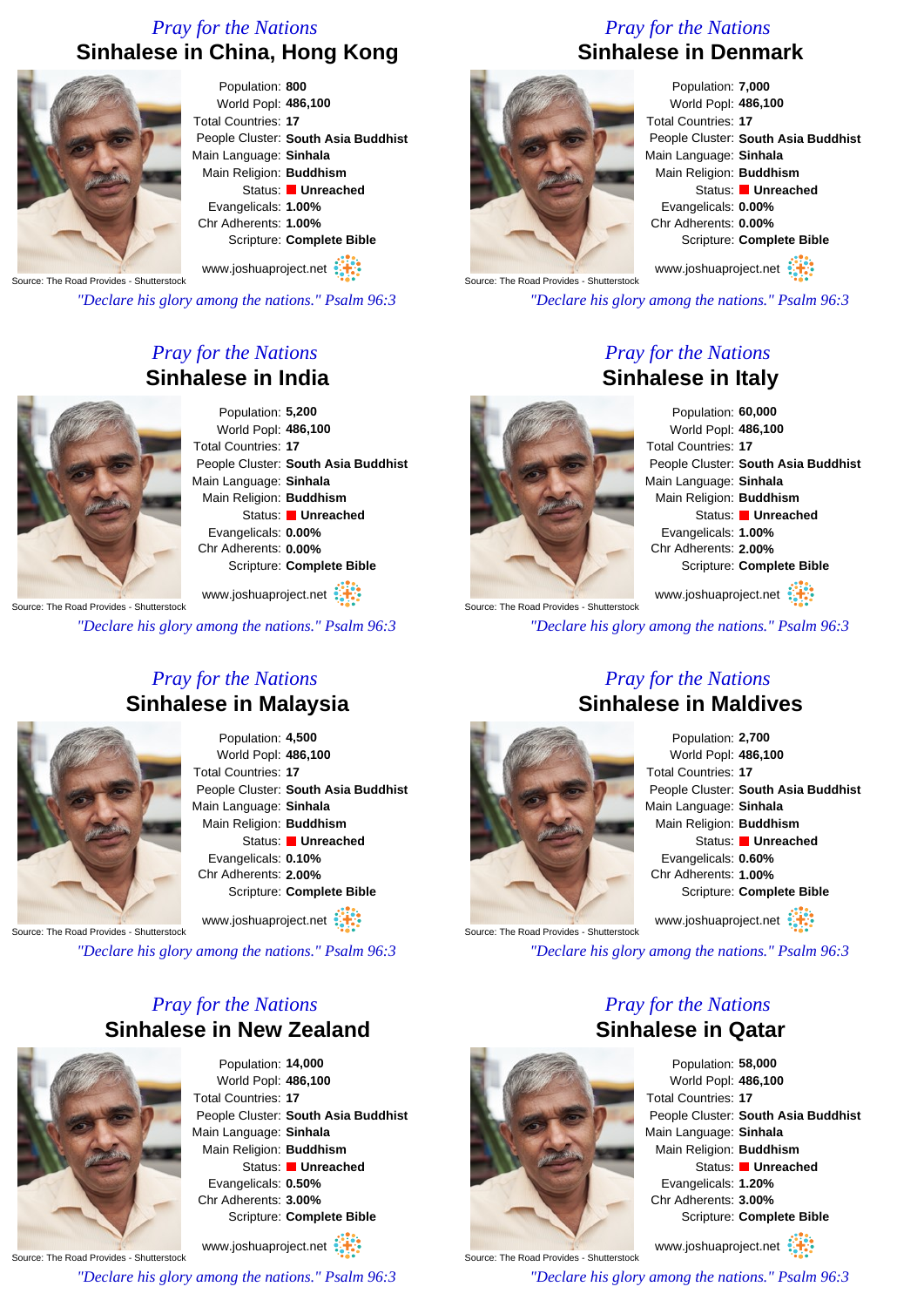# *Pray for the Nations* **Sinhalese in Thailand**



Population: **72,000** World Popl: **486,100** Total Countries: **17** People Cluster: **South Asia Buddhist** Main Language: **Sinhala** Main Religion: **Buddhism** Status: **Unreached** Evangelicals: **1.00%** Chr Adherents: **2.00%** Scripture: **Complete Bible**

Source: The Road Provides - Shutterstock www.joshuaproject.net

*"Declare his glory among the nations." Psalm 96:3*

# *Pray for the Nations* **Siyar in Nepal**



Population: **600** World Popl: **600** Total Countries: **1** People Cluster: **South Asia Buddhist** Main Language: **Nepali** Main Religion: **Buddhism** Status: **Unreached** Evangelicals: **0.00%** Chr Adherents: **0.00%** Scripture: **Complete Bible**

www.joshuaproject.net

*"Declare his glory among the nations." Psalm 96:3*

# *Pray for the Nations* **Tamang in Bangladesh**



Population: **700** World Popl: **2,013,900** Total Countries: **4** People Cluster: **South Asia Buddhist** Main Language: **Tamang, Eastern** Main Religion: **Buddhism** Status: **Unreached** Evangelicals: **Unknown %** Chr Adherents: **2.29%** Scripture: **New Testament**

www.joshuaproject.net

Source: Ramesh Lalwani - Flickr

*"Declare his glory among the nations." Psalm 96:3*

# *Pray for the Nations* **Thakali Marphali in Nepal**



Population: **2,100** World Popl: **2,100** Total Countries: **1** People Cluster: **South Asia Buddhist** Main Language: **Thakali** Main Religion: **Buddhism** Status: **Unreached** Evangelicals: **Unknown %** Chr Adherents: **1.79%** Scripture: **Translation Needed**

Source: Indra Jworchan www.joshuaproject.net

*"Declare his glory among the nations." Psalm 96:3*

# *Pray for the Nations* **Sinhalese in United States**



Population: **11,000** World Popl: **486,100** Total Countries: **17** People Cluster: **South Asia Buddhist** Main Language: **Sinhala** Main Religion: **Buddhism** Status: **Unreached** Evangelicals: **1.20%** Chr Adherents: **4.00%** Scripture: **Complete Bible**

Source: The Road Provides - Shutterstock www.joshuaproject.net

*"Declare his glory among the nations." Psalm 96:3*

# *Pray for the Nations* **Tai Taroi in India**

Population: **2,500**  $\frac{0}{0}$  200 400 km World Popl: **2,500** CHINA Total Countries: **1** People Cluster: **South Asia Buddhist** Main Language: **Singpho** Main Religion: **Buddhism** Status: **Unreached** Evangelicals: **0.00%** Chr Adherents: **0.00%** Scripture: **Complete Bible** www.joshuaproject.net

*"Declare his glory among the nations." Psalm 96:3*



# *Pray for the Nations* **Tamang in Bhutan**

| Population: 9,200                   |
|-------------------------------------|
| World Popl: 2,013,900               |
| Total Countries: 4                  |
| People Cluster: South Asia Buddhist |
| Main Language: Nepali               |
| Main Religion: Buddhism             |
| Status: Unreached                   |
| Evangelicals: Unknown %             |
| Chr Adherents: 3.59%                |
| Scripture: Complete Bible           |
| www.joshuaproject.net               |

Source: Ramesh Lalwani - Flickr *"Declare his glory among the nations." Psalm 96:3*

# *Pray for the Nations* **Thakali Tin Gaule in Nepal**



Population: **500** World Popl: **500** Total Countries: **1** People Cluster: **South Asia Buddhist** Main Language: **Thakali** Main Religion: **Buddhism** Status: **Unreached** Evangelicals: **Unknown %** Chr Adherents: **1.06%** Scripture: **Translation Needed**

www.joshuaproject.net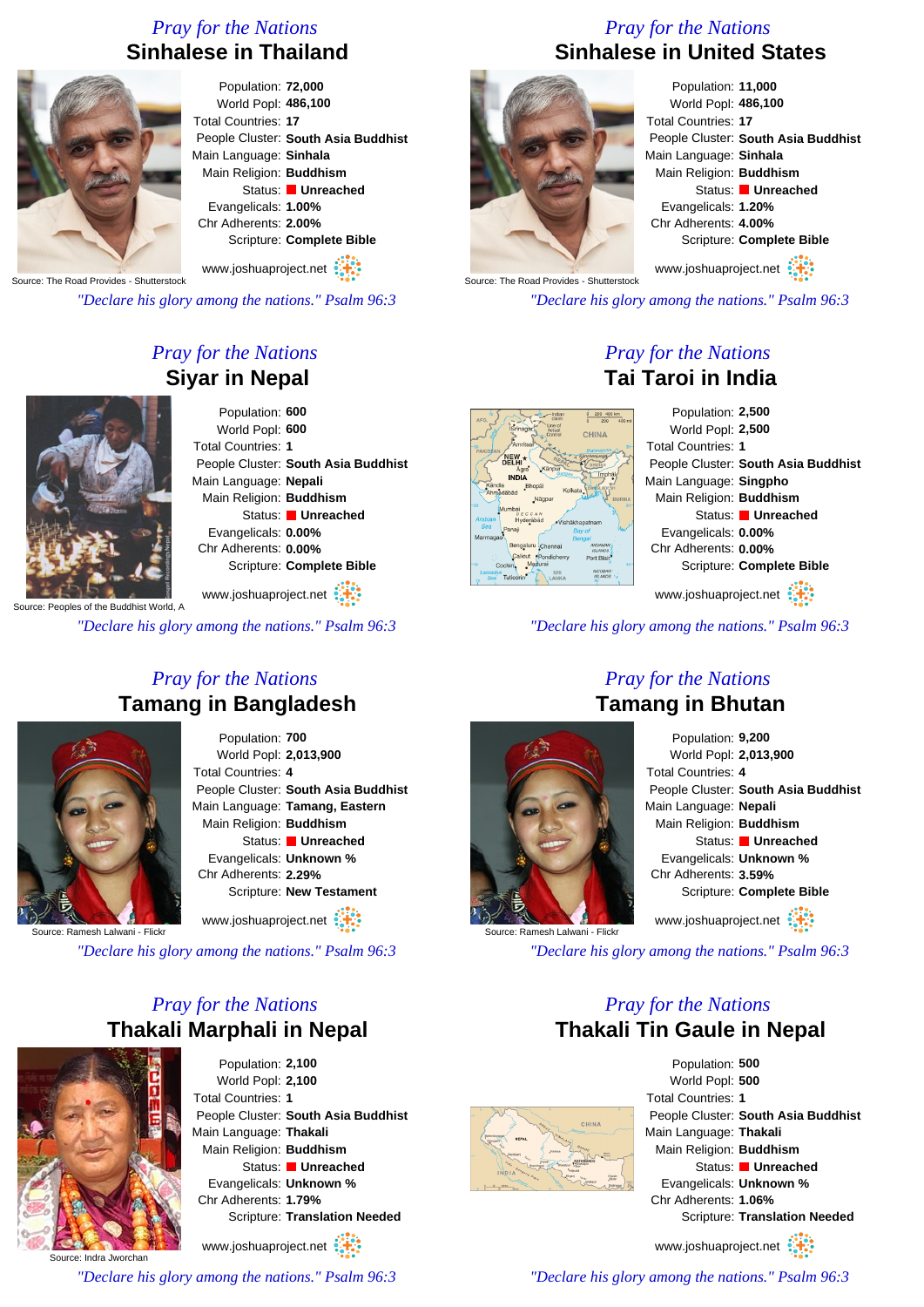# *Pray for the Nations* **Tibetan Gtsang in Bhutan**



Population: **900** World Popl: **771,900** Total Countries: **2** People Cluster: **South Asia Buddhist** Main Language: **Tibetan, Central** Main Religion: **Buddhism** Status: **Unreached** Evangelicals: **0.00%** Chr Adherents: **0.00%** Scripture: **Complete Bible** www.joshuaproject.net

Source: Claudio Zaccherini - Shutterstoc

*"Declare his glory among the nations." Psalm 96:3*

# *Pray for the Nations* **Tokpegola in Nepal**



Population: **1,700** World Popl: **1,700** Total Countries: **1** People Cluster: **South Asia Buddhist** Main Language: **Sherpa** Main Religion: **Buddhism** Status: **Unreached** Evangelicals: **0.00%** Chr Adherents: **0.00%** Scripture: **New Testament**

www.joshuaproject.net

*"Declare his glory among the nations." Psalm 96:3*

# *Pray for the Nations* **Tseku in Bhutan**



Population: **6,600** World Popl: **21,600** Total Countries: **2** People Cluster: **South Asia Buddhist** Main Language: **Tseku** Main Religion: **Buddhism** Status: **Unreached** Evangelicals: **0.00%** Chr Adherents: **0.00%** Scripture: **Translation Needed** www.joshuaproject.net

Source: Joe

*"Declare his glory among the nations." Psalm 96:3*

# *Pray for the Nations* **Tsum in Nepal**



Population: **2,700** World Popl: **2,700** Total Countries: **1** People Cluster: **South Asia Buddhist** Main Language: **Tsum** Main Religion: **Buddhism** Status: **Unreached** Evangelicals: **0.00%** Chr Adherents: **0.00%** Scripture: **Translation Needed** www.joshuaproject.net

Source: Anonymous

*"Declare his glory among the nations." Psalm 96:3*

# *Pray for the Nations* **Tibetan Gtsang in China**



Population: **771,000** World Popl: **771,900** Total Countries: **2** People Cluster: **South Asia Buddhist** Main Language: **Tibetan, Central** Main Religion: **Buddhism** Status: **Unreached** Evangelicals: **0.01%** Chr Adherents: **0.02%** Scripture: **Complete Bible**

www.joshuaproject.net

*"Declare his glory among the nations." Psalm 96:3*

# *Pray for the Nations* **Tondagattan in Sri Lanka**



*"Declare his glory among the nations." Psalm 96:3*

# *Pray for the Nations* **Tseku in China**



Population: **15,000** World Popl: **21,600** Total Countries: **2** People Cluster: **South Asia Buddhist** Main Language: **Tseku** Main Religion: **Buddhism** Status: **Unreached** Evangelicals: **0.10%** Chr Adherents: **0.10%** Scripture: **Translation Needed** www.joshuaproject.net

*"Declare his glory among the nations." Psalm 96:3*

# *Pray for the Nations* **Vellidura in Sri Lanka**



Population: **1,200** World Popl: **1,200** Total Countries: **1** People Cluster: **South Asia Buddhist** Main Language: **Sinhala** Main Religion: **Buddhism** Status: **Unreached** Evangelicals: **0.00%** Chr Adherents: **0.00%** Scripture: **Complete Bible** www.joshuaproject.net